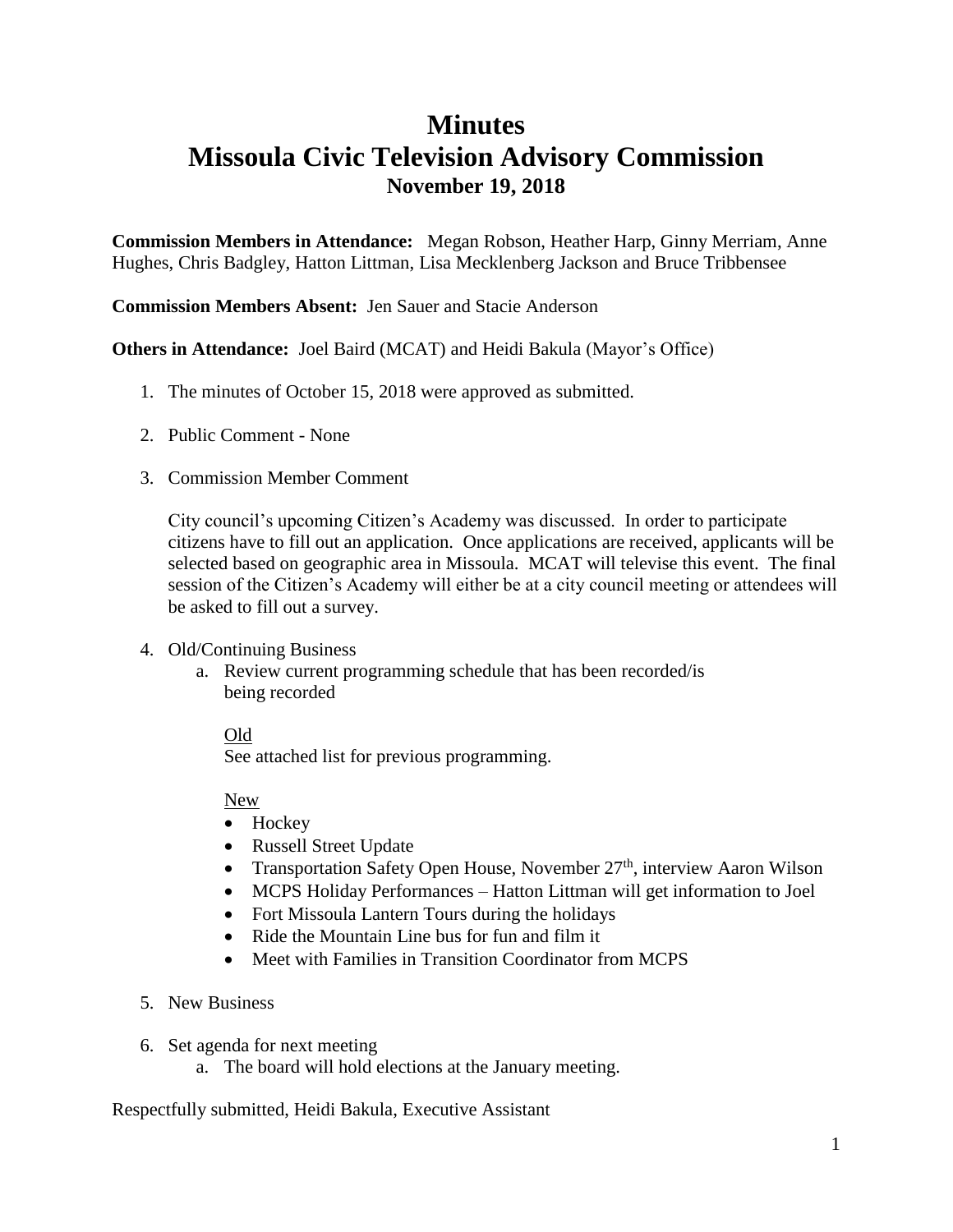

# Follow Up From October 15, 2018 MCTAC Meeting for November 19, 2018 MCTAC

Profile of downtown with Randy Krastel Downtown Police Officer *talked to Randy and a show is in the works?* 

#### New

-Missoula in Motion requests a short profile piece using file footage from various public events. -Missoula City County Health Department - Let's Move! Missoula, Brain Break Training - Let's Move! Missoula

-City of Missoula Office of Neighborhoods, "Local Government Citizens' Academy" Tuesdays-- January 15--March 5

-Downtown Missoula Partnership, "Downtown Master Plan Kickoff"

-Missoula County "MacArthur Grant Project-Safety & Justice Challenge" with Cola Rowley and Erin Kautz -Downtown Missoula, "Festival of Trees" with Aimee McQuillen

-Downtown Missoula, "Parade of Lights" with Katie Ghen-Simpson

-Veteran's Day "Rocky Mountain Museum of Military History" with Tate Jones

#### **University of Montana Media Assistance Grants**

- Music Department- "Sound & Smoke" Symphony & Winds
- Music Department Key Board Division "Steven Hesla"
- Global Public Health ""Global Migration," a lecture by Wilmot Collins, Helena mayor and former refugee
- School of Law -More Perfect? A teach-in about union, division and our nation's future
- Office of the President, University of Montana President's Lecture Series featuring Cheryl Strayed, Author of the #1 New York Times bestselling memoir WILD, the New York Times bestsellers TINY BEAUTIFUL THINGS and BRAVE ENOUGH and the novel TORCH.
- ASUM Renter Center "DiverseU: Who's Hungry and Homeless in College"
- University of Montana Entertainment Management Program "Montana Music Summit"
- Office of the President, "University of Montana Vice President of Operations and Finance Open Forum"
- UM Percussion Ensemble, "Fall Percussion Concert"
- Baucus Institute at the University of Montana, "Education for Democracy Lecture"
- UM Bridges, "Lecture at the Water-Energy-Food Nexus: Ben Goldfarb Beavers: Their Landscape, Our Future"